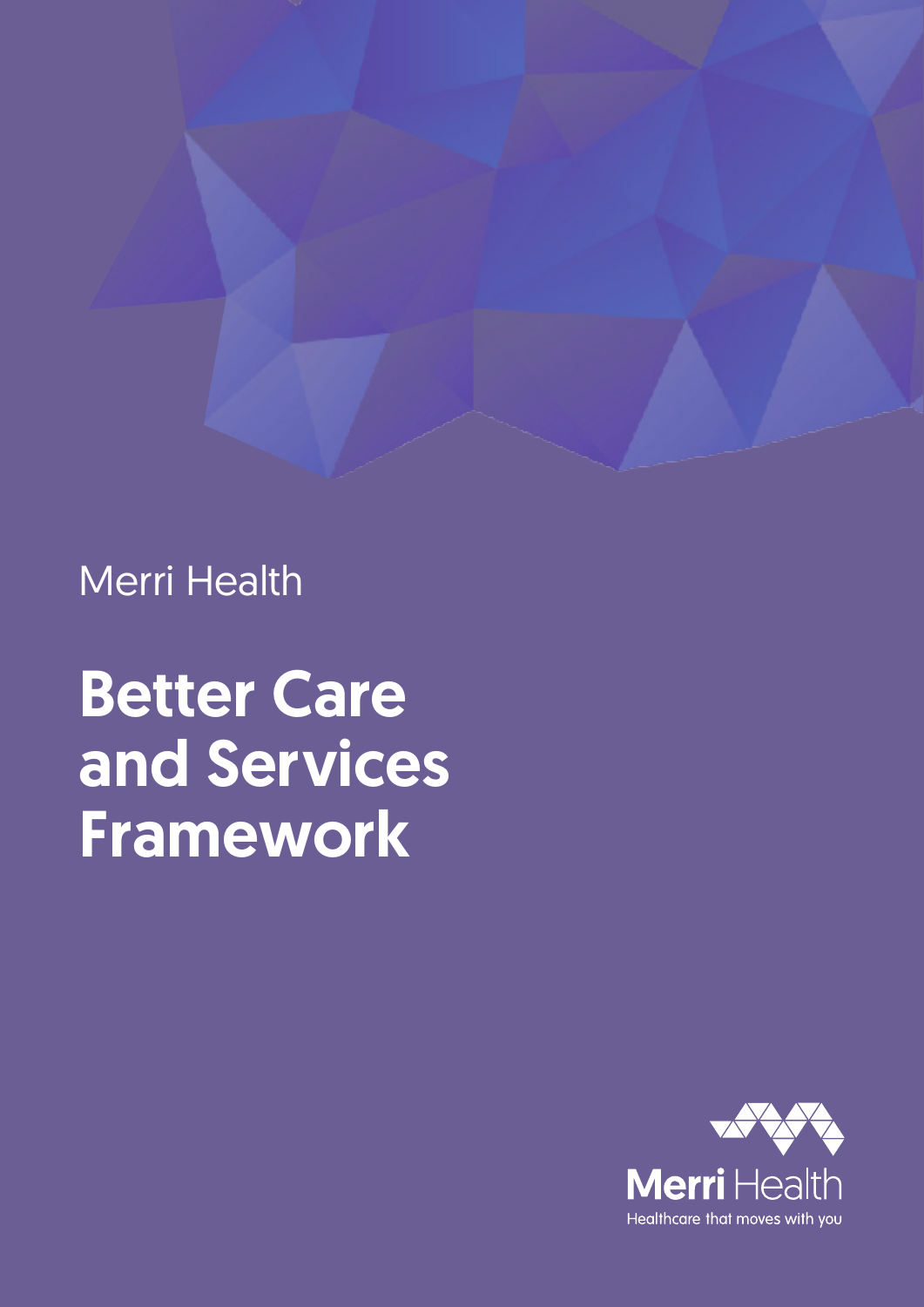# About Merri Health's Better Care and Services Framework

We strive to enrich diverse communities through the provision of high quality. safe healthcare and services. Fundamental to such excellence is a robust and integrated clinical and quality governance system known as the Merri Health Better Care and Services Framework.

This framework uses the Safer Care Victoria, Department of Health and Human Services community services legislation and policy and applicable accreditation requirements. It is designed to ensure all people and consumers at Merri Health understand how we achieve high quality and safe healthcare and services, and what everyone's role is in achieving this.

Our quality governance framework of Better Care and Services is built on Merri Health's vision and values, working to support the organisation to achieve its Strategic Direction 2018-2020. Our promise is to provide an outstanding customer experience through genuine relationships, positive outcomes and community presence.

Our quality governance framework helps us:

- > Define what it means to receive a high quality and exceptional service at Merri **Health**
- > Be accountable for ensuring we provide safe and quality services to our consumers, their families and their carers so they experience the best possible service at Merri Health.
- > Express these aspirations and actions as an 'Outstanding Customer Experience' in line with our promise and values.

There are three (3) components to the Merri Health Quality of Care and Services Framework:



- 1. Our purpose to provide an outstanding customer experience through genuine relationships, positive outcomes and community presence.
- 2. The people who create and support our purpose.
- 3. Our Better Care and Services Pillars and systems that provide a platform for our people to create and support the delivery of an outstanding experience for every person, every time.

# **Better Care & Services**<br>**B** Framework terms

- > The term 'service' relates to all services offered by Merri, including but not limited to healthcare, partnerships, advocacy and support.
- > The term 'consumer' includes all those who receive a service through Merri.
- > The term 'practitioner' refers to all those working with our consumers, including but not limited to clinicians, health and community engagement professionals, support workers, project officers and peer workers.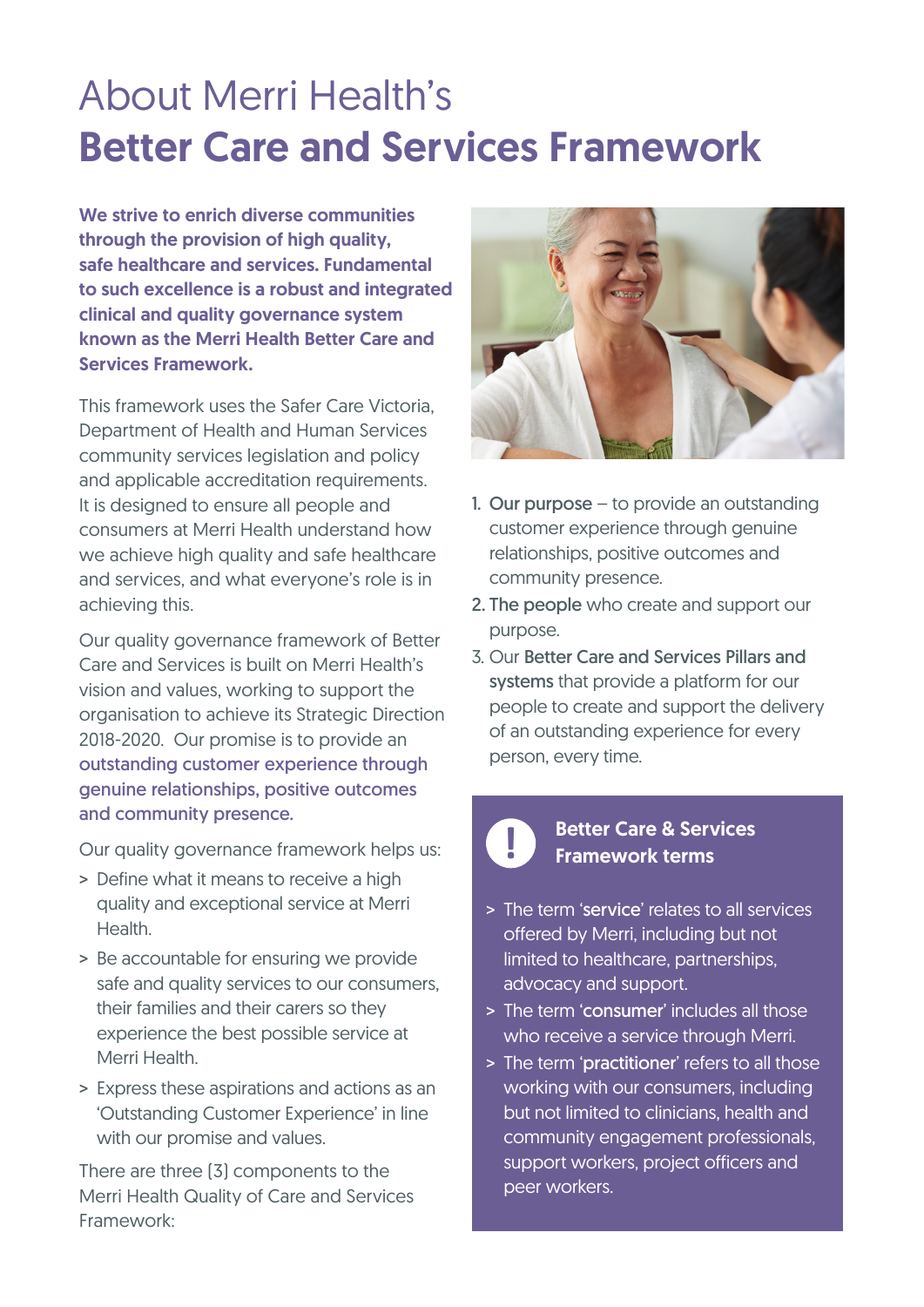### Who is responsible?

Everyone at Merri Health is fundamental to delivering our promise to the community: our consumers, their families, carers, volunteers, and staff have a role to play in providing an outstanding quality experience supported by effective high quality and safe governance systems. Our staff achieve this by always striving to work at their best: reflecting on their current model of service, and exploring new ways to improve services in line with our values.

### Better Care in practice



- > Partners in the delivery of service.
- > Confident that staff and the organisation will deliver a high quality service.
- > Work in teams and with consumers to deliver and continuously improve safe, high quality service.
- > Maintain their skills and performance.
- > Be confident their colleagues and Merri Health will support them to deliver high quality service.
- > Lead and coordinate the workforce and implement well designed systems for the delivery of service.
- > Establish strategic and policy frameworks.
- > Lead organisational culture.
- > Oversee management performance.
- > Monitor organisational performance.
- > Ensure organisational accountability.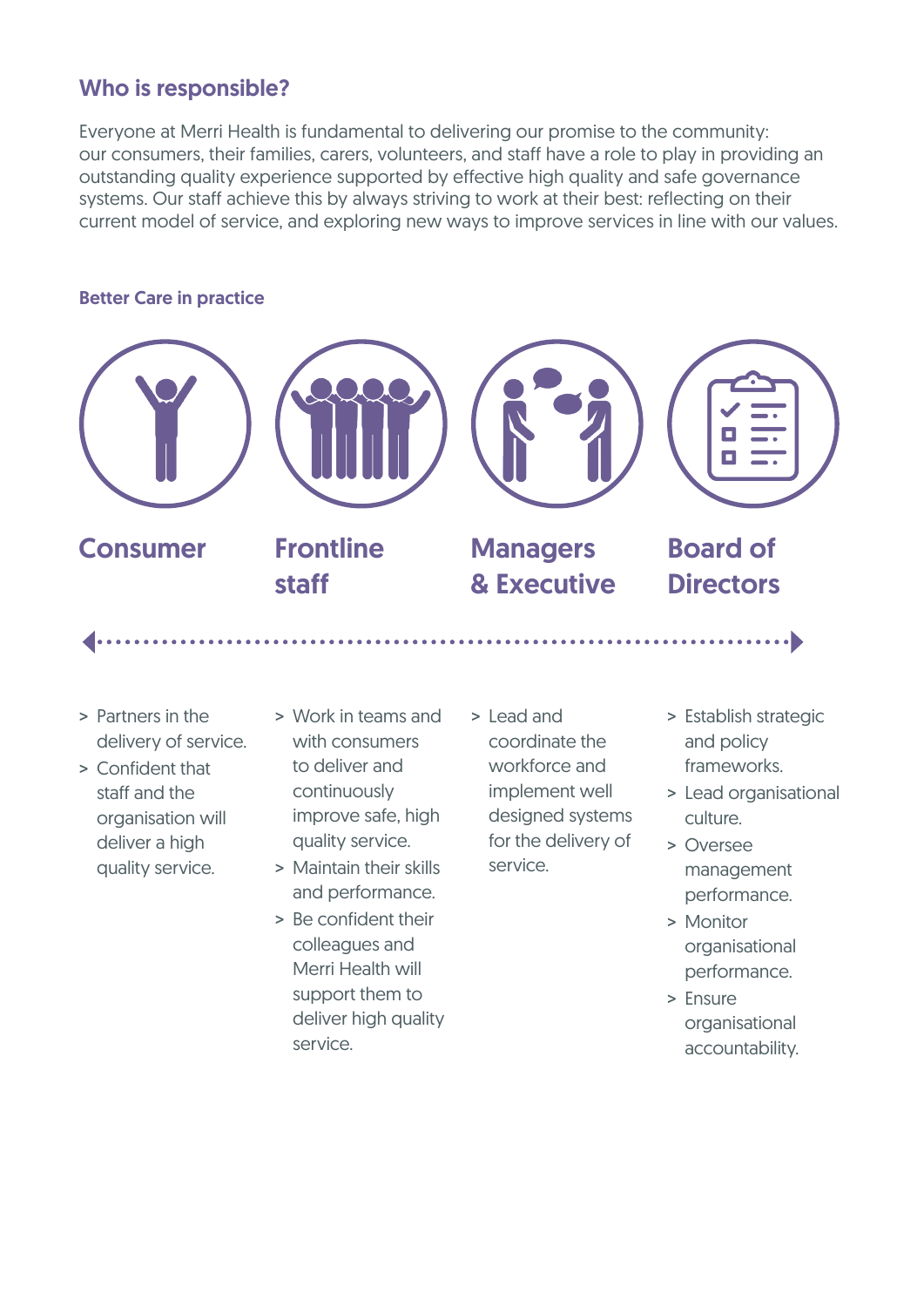## Merri Health's Better Care Pillars





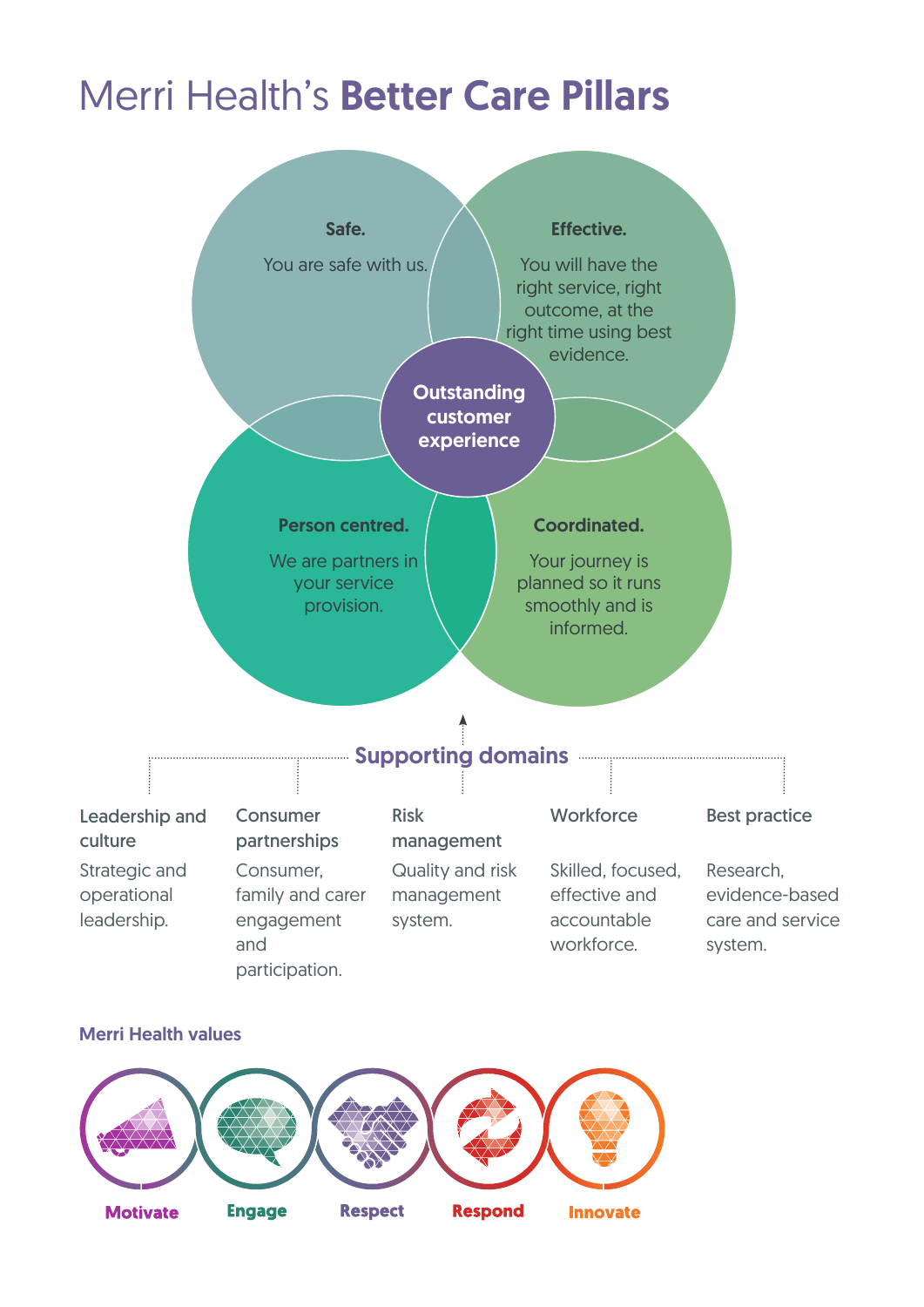### How are we achieving this?

### Quality healthcare & service Better Care and service promise

### Safe.

You are safe with us.

Investing in technology infrastructure, people and support services to ensure services are designed and delivered to minimse risk and harm.

### > We will minimise key risks to our consumers by adhering to robust standards and policies.

- > We will pro-actively provide a safe environment for our consumers through our knowledge, experience, diversity training policies and action plans.
- $\blacktriangleright$  > We will implement and practice established procedures and systems that support safer services.
	- > We will respond because it drives safe practices by staff thinking and acting without being prompted.

Our consumers will receive the service they need, to enable the best possible outcome which is provided by the most appropriate provider. Care and services are delivered using evidence-based practice tailored

> We identify and respond to opportunities through evaluation and

We ensure all first contact officers across the organisation are well trained and appropriately skilled to provide a great experience for our

We are motivated allowing us to be responsive and a positive team player in the effective service of our consumers and community, their

- > We will innovate by investing in knowledge and self-development.
- > We will meet legislative and regulatory requirements.

to meet the needs of each individual.

planning of our services.

consumers.

 $\bullet$ 

 $\bullet$ 

families and carers.

### Effective.

Building and maintaining genuine relationships and positive outcomes ensures that our care and services are provided at the right time, it is the right care or service, and has the right outcomes using the best available practices.

### Person centred.

Building and maintaining genuine relationships ensures our services are designed and delivered in a manner that provides for inclusive and individualised care and services.

- 
- > We will respect because it drives person-centred practices through fostering a culture of inclusiveness and trust.
- > Health information needs will be communicated in ways that respond to individual consumer needs and are readily accessible.
- > Consumers will be supported and empowered to participate in all processes relevant to their care to provide choice and control over their health and wellbeing.
- > We design our access and coordination points to be person-centric.
- > We ensure the service provided is relevant to each individual.

### Coordinated.

Community presence and engagement enables a service journey that is accessible, timely, consistent and connected.

- > We will provide a single-point of entry with a no wrong door approach for our consumers.
- > Our processes identify key risks to coordinated and effective service through the consumer journey.
- $\rightarrow$  > All staff and customers work together to develop a common understanding and coordinated implementation of care and service needs.
	- > We will engage because it creates connectedness which builds effective and productive working relationships and connections.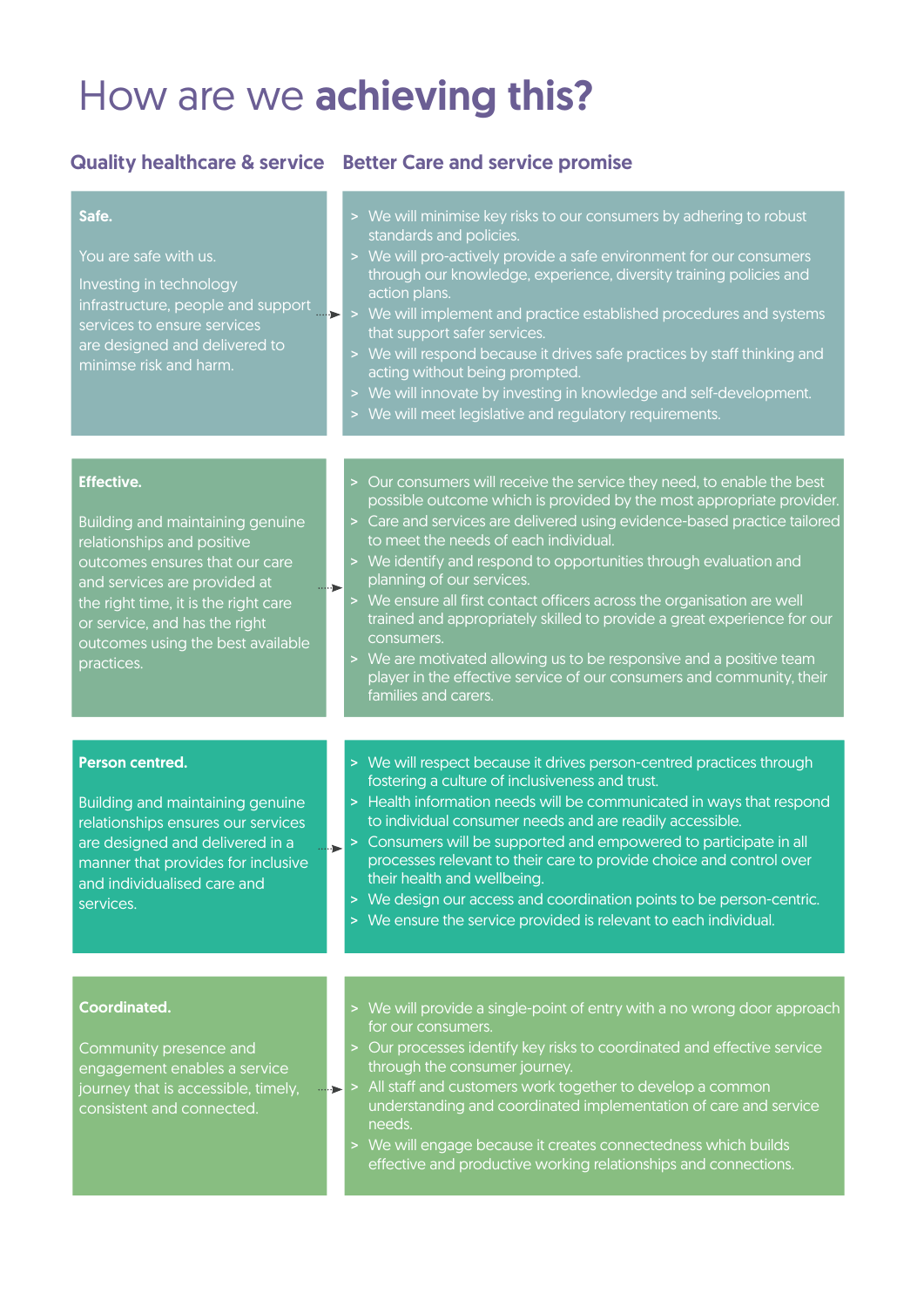# How are we supporting this?

There are five (5) domains supporting Merri Health to provide safe, quality care and services and an outstanding consumer experience. These domains are interrelated and are integrated into our governance systems.

### 1. Leadership and culture

| Clear strategic<br>vision from | 2. Consumer partnerships      |                                                        |                                          |
|--------------------------------|-------------------------------|--------------------------------------------------------|------------------------------------------|
| directors,<br>executive        | Executive<br>$\geq$           |                                                        |                                          |
| and senior                     | "champion"                    | 3. Quality and risk management                         |                                          |
| management.                    | and dedicated                 |                                                        |                                          |
| Organisational                 | coordinator to                | Risk register<br>$\geq$                                |                                          |
| alignment in                   | develop policies,             | 4. Workforce<br>framework and                          |                                          |
| achieving high                 | integrated                    | review which is                                        |                                          |
| quality goals.                 | engagement                    | Individual<br>$\geq$<br>Executive and                  |                                          |
| Board endorsed<br>$\geq$       | and participation             | performance<br>Board Governed.                         | 5. Best practice                         |
| values that                    | mechanisms                    | reviews.<br><b>Board endorsed</b>                      |                                          |
| promote a culture              | through all levels.           | > Learning and<br>Quality                              | > Using evidence-                        |
| of safety and                  | Employee training<br>$\rm{>}$ | development<br>Improvement                             | based clinical                           |
| quality.                       | and support to                | framework.<br>Framework.                               | standards where<br>applicable.           |
| Employee<br>$\geq$             | effectively engage            | Recruitment<br>> Continuous quality<br>$\geq$          | > Mandated                               |
| autonomy and                   | with consumers.               | and selection<br>improvement                           | learning and                             |
| 'just' culture.                | Built-in<br>$\geq$            | framework<br>plan policy and<br>including              | development                              |
| Quality and safety<br>$\geq$   | opportunities                 | procedures.<br>individual position                     | programs.                                |
| is considered in               | for consumers<br>to initiate  | Divisional<br>$\geq$<br>descriptions.<br>plans include | > Comprehensive                          |
| business making                | engagement.                   | Performance<br>improvement                             | practitioner                             |
| decisions.                     | Informed consent,<br>$\geq$   | management<br>activities around                        | supervision and                          |
| Continually seek<br>$\geq$     | consumer health               | policies and<br>quality and safety.                    | monitoring.                              |
| benchmarking<br>opportunities. | care rights and               | procedures.<br>Board endorsed<br>$\geq$                | Support for clinical                     |
| > Formal and                   | responsibilities              | Structured<br>$\geq$<br><b>Better Care</b>             | lead positions and                       |
| informal                       | and open                      | orientation and<br>and Services                        | development.                             |
| leadership                     | disclosure                    | induction process.<br>Framework and                    | Multidisciplinary<br>$\,$                |
| development                    | processes.                    | action plan.<br>Employee<br>$\, > \,$                  | team meetings.                           |
| programs.                      | Support for shared<br>$\geq$  | Incident reporting<br>engagement<br>$\rm{>}$           | > Scope of Practice                      |
| Performance<br>$\geq$          | decision-making.              | framework.<br>survey.                                  | monitoring and                           |
| review processes               | > Consumer                    | Capability 'values-<br>$\mathbf{I}$<br>Risk management | governance                               |
| linked to our                  | representation                | driven' matrix<br>system identifying                   | oversight.                               |
| <b>MERRI</b> values.           | on board                      | embedded<br>trend reports                              | > Research and trial<br>different models |
| Culture of<br>$\geq$           | committees.                   | in employee<br>and root cause<br>recruitment.          | of care.                                 |
| quality, safety                | > Consumer                    | analysis.<br>Use of effective<br>Information flow      | > Commitment                             |
| and resilience                 | advisory<br>committee.        | $\geq$<br>change model.<br>provides quality            | to service-                              |
| which embraces                 | > Diversity is                | indicator data to<br>Clear<br>$\geq$                   | based student                            |
| and adapts to                  | embraced and                  | all levels of the<br>accountability                    | placements.                              |
| the changing<br>environment.   | celebrated.                   | organisation.<br>and ownership                         | > Collect analysis                       |
|                                | > Feedback                    | of quality by all<br>Safety culture<br>>               | and evaluate data.                       |
|                                | processes.                    | employees.<br>measurement and                          |                                          |
|                                | > Maintaining                 | review.                                                |                                          |
|                                | a consumer                    |                                                        |                                          |
|                                | participation                 |                                                        |                                          |
|                                | register for                  |                                                        |                                          |
|                                | diversity of voice.           |                                                        |                                          |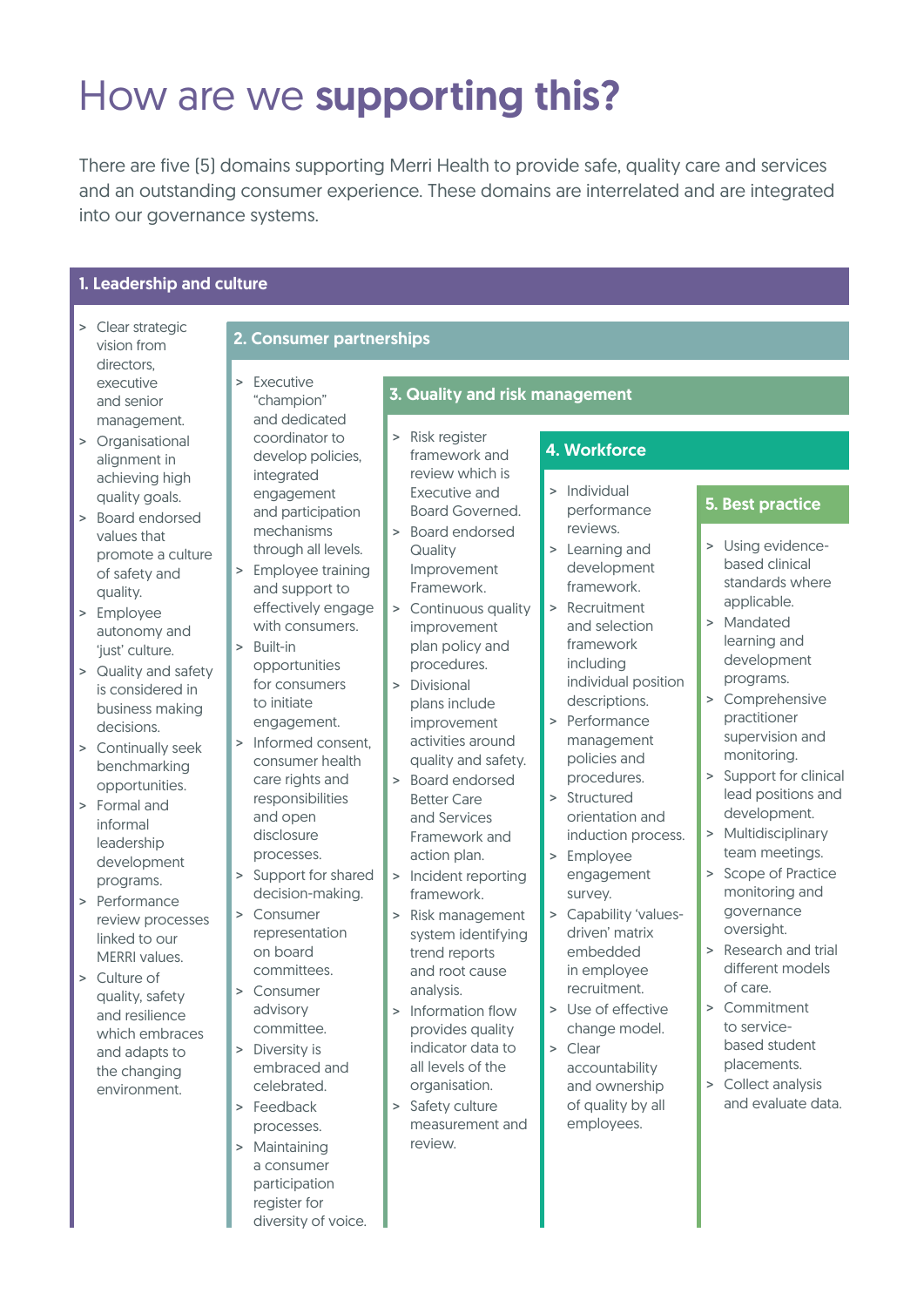### Our role in providing Better Care and services

#### Consumer

- > At the centre of services, consumers participate in their service provision.
- > Participate in a system-wide quality and safety improvement.
- > Provide feedback, ideas and personal experience to drive change.
- > Advocate for consumer safety to support the best possible outcomes for themselves and others.

#### Volunteers

- > Create positive consumer experiences.
- > Contribute to an outstanding consumer experience through service and support.
- > Adhere to standards, policies and procedures.

### Frontline staff

- > Understand they have the greatest impact on consumer experience as they shape the quality of care and experiences.
- > Need to go beyond compliance to pursue excellence in care and services.
- > Speak up raise concerns and issues, and share information and learnings regarding service safety promoting a culture safety, transparency, teamwork and collaboration.
- > Regularly update their skills and knowledge to provide and support the best care and services possible.
- > Work with service standards, policies and protocols.

### Leaders/managers

- > Required to understand the challenges and complexity of providing consistently high quality care and standards, and support staff through a culture of safety, transparency, accountability, teamwork and collaboration.
- > Actively identify, monitor and manage key areas of risk and lead escalation and respond where safety is compromised as well as improvements.
- > Provide a safe environment for both staff and consumers.
- > Be skilled in people management, fostering productive and open cultures and promoting multidisciplinary team work.
- > Provide useful performance data and feedback to their practitioners and relevant committees and engage practitioners to take actions in response.

### CEO and Executive

- > Visible leadership and commitment in delivering and supporting the strategic direction for quality care and services.
- > Create a safe, open and resilient culture that empowers staff to speak up and be responsive to change.
- > Regularly reporting and accountability to the board with internal and external data on service and clinical risks, care processes and outcomes and areas for improvement and progress towards quality excellence for services.
- > Timely and accurate reporting to regulators, partners, and funding bodies on compliance, clinical risks and areas of improvement.

### Merri Health Board of Directors

- > Are accountable for the safety and quality of care and services provided by Merri health as well as fiscal visibility and sustainability of services.
- > Setting a clear vision, strategic direction and 'just' organisational culture that drives consistently high quality care and services, and facilitates effective employee and consumer engagement and participation.
- > Ensuring it has the skill set, composition, knowledge and training to actively lead and pursue quality and excellence in healthcare.
- > Understanding key risks and ensuring controls and mitigation strategies are in place to mitigate them.